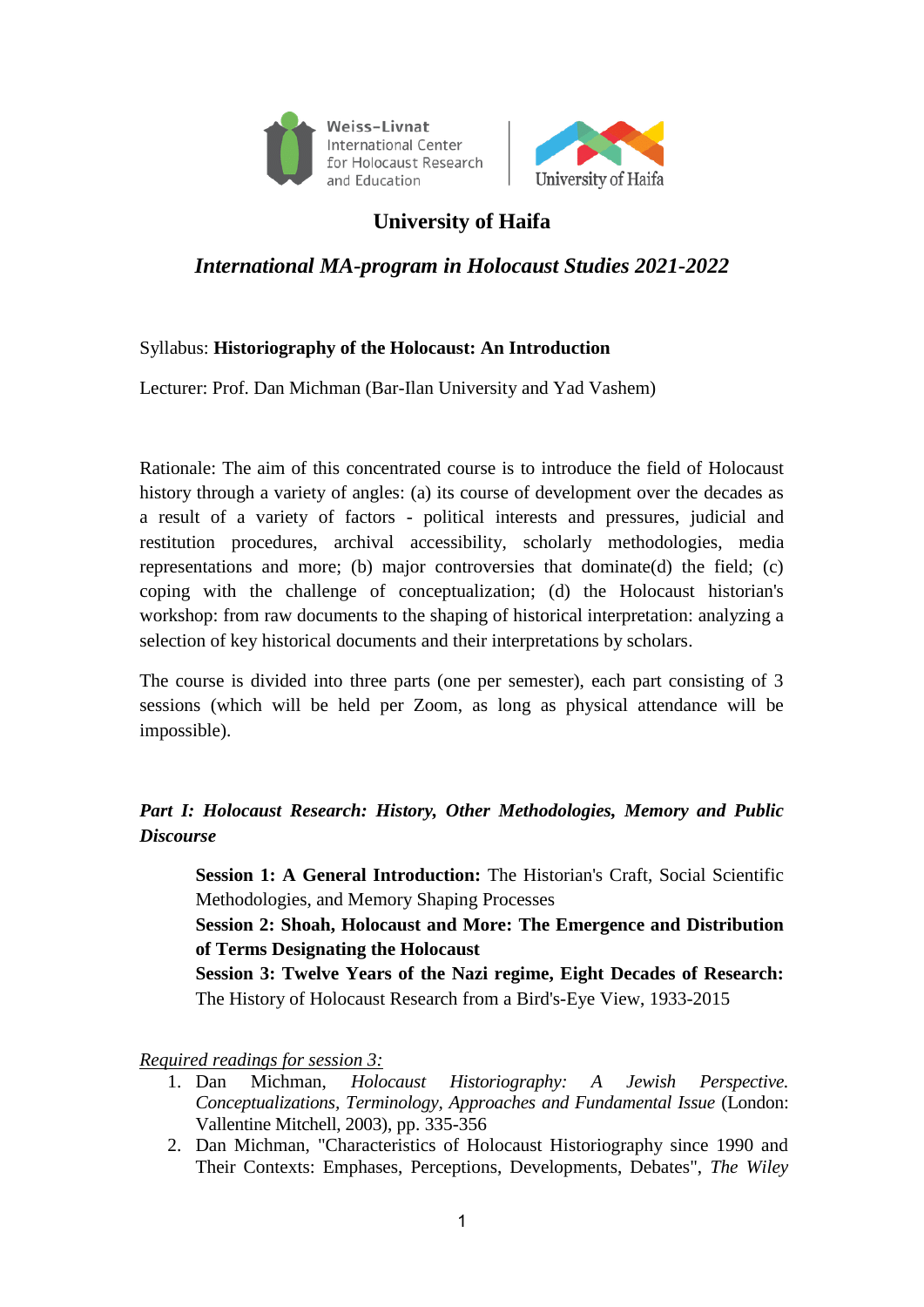*Blackwell Companion to Holocaust Studies,* Simone Gigliotti and Hilary Earl, eds. (Wiley Blackwell, 2020), pp. 211-232

### *Part II: Holocaust Historiography: Polemics and Conceptualizations*

### **Session 1: Major Debates in Perpetrator History: Perspectives and Methodologies**

a) Intentionalism/Functionalism/Hilberg's 4-steps model/"Working Towards the Führer"; Center/Periphery

b) German History: A German *Sonderweg*? Ordinary Men or Ordinary Germans? And: Were women involved?

c) European History: Germans or/and "Neighbors"?

- c) Global Context: Unique and/or Universal? Holocaust/Genocide
- d) How to reconstruct: documents or testimonies? Perpetrator materials only?

### *Required readings:*

- 1. Raul Hilberg, *Sources of Holocaust Research. An Analysis* (Chicago: Ivan R. Dee, 2001), pp. 13-49
- 2. Dan Michman, Review of Tom Lawson, *Debates on the Holocaust*  <http://www.history.ac.uk/reviews/review/1160>
- 3. Dan Michman, *Getting it Right, Getting it Wrong: Recent Holocaust Scholarship in Light of the Work of Raul Hilberg*, The 2017 Annual Raul Hilberg Memorial Lecture, University of Vermont (Vermont: Carolyn & Leonrad Miller Center for Holocaust Studies, 2017) https://www.academia.edu/35718400/Getting it Right Getting it Wrong Recent [\\_Holocaust\\_Scholarship\\_in\\_Light\\_of\\_the\\_Work\\_of\\_Raul\\_Hilberg](https://www.academia.edu/35718400/Getting_it_Right_Getting_it_Wrong_Recent_Holocaust_Scholarship_in_Light_of_the_Work_of_Raul_Hilberg)

### **Session 2: Major Debates in Jewish History**: **Scholarly Analyses vs. Learning Lessons and Working Through the Collective Trauma**

- a) The Jewish Councils Jewish Collaboration?
- b) What is "Resistance"?
- c) Jewish Solidarity? Jews in the Free World
- d) Unique or part of a pattern of Jewish history?
- e) Apart from or integrated into modern Jewish history?

### *Required readings:*

- 1. R. I. Cohen, "Arendt Controversy", in: Gutman (ed. Ed.-in-chief), *Encyclopedia of the Holocaust* (New York: Macmillan, 1990), pp. 80-81
- 2. Isaiah Trunk, *Judenrat. The Jewish Councils in Eastern Europe Under Nazi Occupation* (New York: Macmillan, 1972), pp. 570-575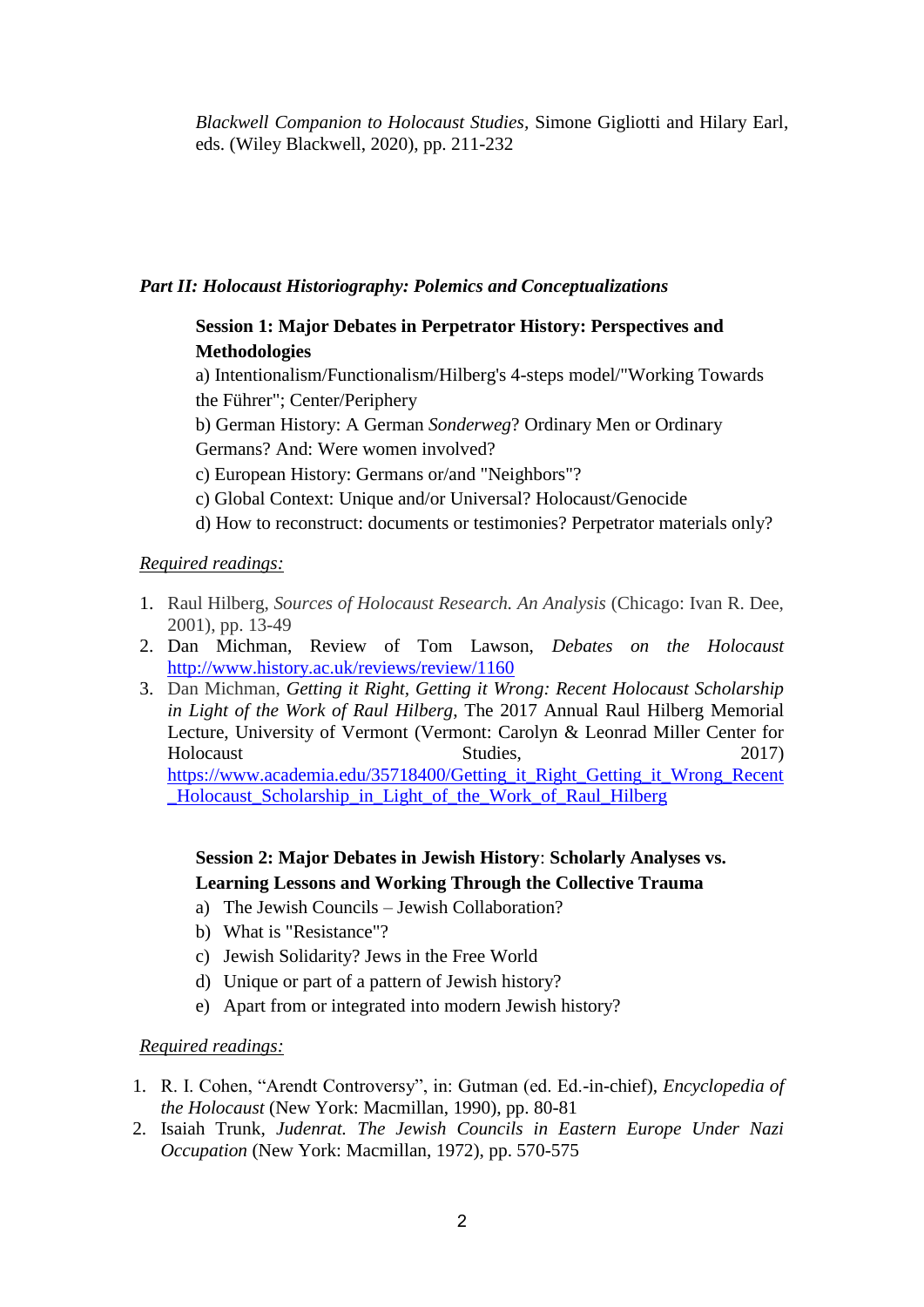- 3. Roger S. Gottlieb, "The Concept of Resistance. Jewish Resistance During the Holocaust," *Social Theory and Practice* 9:1 (Spring 1983), pp. 31-49
- 4. Dan Michman, "Particularist and Universalist Interpretations of the Holocaust: A Complex Relationship", *Beyond Ordinary Men*, Thomas Pegelow-Kaplan and Jürgen Matthäus, eds. (Paderborn: Ferdinand Schöningh, 2019), pp. 269-286 (not posted online ; https://www.formalfile.com/more.com/more.com/more.com/more.com/more.com/more.com/more.com/more<br>media and communications of the more in the more in the more in the more in the more in the more in the more i [https://www.academia.edu/42838981/%D7%A4%D7%A8%D7%A9%D7%A0%D](https://www.academia.edu/42838981/%D7%A4%D7%A8%D7%A9%D7%A0%D7%95%D7%99%D7%95%D7%AA_%D7%A4%D7%A8%D7%98%D7%99%D7%A7%D7%95%D7%9C%D7%A8%D7%99%D7%A1%D7%98%D7%99%D7%95%D7%AA_%D7%95%D7%90%D7%95%D7%A0%D7%99%D7%91%D7%A8%D7%A1%D7%9C%D7%99%D7%A1%D7%98%D7%99%D7%95%D7%AA_%D7%A9%D7%9C_%D7%94%D7%A9%D7%95%D7%90%D7%94_%D7%95%D7%A1%D7%95%D7%92%D7%99%D7%99%D7%AA_%D7%94%D7%99%D7%99%D7%97%D7%95%D7%93%D7%99%D7%95%D7%AA_%D7%99%D7%97%D7%A1%D7%99%D7%9D_%D7%9E%D7%95%D7%A8%D7%9B%D7%91%D7%99%D7%9D_%D7%99%D7%9C%D7%A7%D7%95%D7%98_%D7%9E%D7%95%D7%A8%D7%A9%D7%AA_100_%D7%A2%D7%9E_213_242) [7%95%D7%99%D7%95%D7%AA\\_%D7%A4%D7%A8%D7%98%D7%99%D7](https://www.academia.edu/42838981/%D7%A4%D7%A8%D7%A9%D7%A0%D7%95%D7%99%D7%95%D7%AA_%D7%A4%D7%A8%D7%98%D7%99%D7%A7%D7%95%D7%9C%D7%A8%D7%99%D7%A1%D7%98%D7%99%D7%95%D7%AA_%D7%95%D7%90%D7%95%D7%A0%D7%99%D7%91%D7%A8%D7%A1%D7%9C%D7%99%D7%A1%D7%98%D7%99%D7%95%D7%AA_%D7%A9%D7%9C_%D7%94%D7%A9%D7%95%D7%90%D7%94_%D7%95%D7%A1%D7%95%D7%92%D7%99%D7%99%D7%AA_%D7%94%D7%99%D7%99%D7%97%D7%95%D7%93%D7%99%D7%95%D7%AA_%D7%99%D7%97%D7%A1%D7%99%D7%9D_%D7%9E%D7%95%D7%A8%D7%9B%D7%91%D7%99%D7%9D_%D7%99%D7%9C%D7%A7%D7%95%D7%98_%D7%9E%D7%95%D7%A8%D7%A9%D7%AA_100_%D7%A2%D7%9E_213_242) [%A7%D7%95%D7%9C%D7%A8%D7%99%D7%A1%D7%98%D7%99%D7%9](https://www.academia.edu/42838981/%D7%A4%D7%A8%D7%A9%D7%A0%D7%95%D7%99%D7%95%D7%AA_%D7%A4%D7%A8%D7%98%D7%99%D7%A7%D7%95%D7%9C%D7%A8%D7%99%D7%A1%D7%98%D7%99%D7%95%D7%AA_%D7%95%D7%90%D7%95%D7%A0%D7%99%D7%91%D7%A8%D7%A1%D7%9C%D7%99%D7%A1%D7%98%D7%99%D7%95%D7%AA_%D7%A9%D7%9C_%D7%94%D7%A9%D7%95%D7%90%D7%94_%D7%95%D7%A1%D7%95%D7%92%D7%99%D7%99%D7%AA_%D7%94%D7%99%D7%99%D7%97%D7%95%D7%93%D7%99%D7%95%D7%AA_%D7%99%D7%97%D7%A1%D7%99%D7%9D_%D7%9E%D7%95%D7%A8%D7%9B%D7%91%D7%99%D7%9D_%D7%99%D7%9C%D7%A7%D7%95%D7%98_%D7%9E%D7%95%D7%A8%D7%A9%D7%AA_100_%D7%A2%D7%9E_213_242) [5%D7%AA\\_%D7%95%D7%90%D7%95%D7%A0%D7%99%D7%91%D7%A8](https://www.academia.edu/42838981/%D7%A4%D7%A8%D7%A9%D7%A0%D7%95%D7%99%D7%95%D7%AA_%D7%A4%D7%A8%D7%98%D7%99%D7%A7%D7%95%D7%9C%D7%A8%D7%99%D7%A1%D7%98%D7%99%D7%95%D7%AA_%D7%95%D7%90%D7%95%D7%A0%D7%99%D7%91%D7%A8%D7%A1%D7%9C%D7%99%D7%A1%D7%98%D7%99%D7%95%D7%AA_%D7%A9%D7%9C_%D7%94%D7%A9%D7%95%D7%90%D7%94_%D7%95%D7%A1%D7%95%D7%92%D7%99%D7%99%D7%AA_%D7%94%D7%99%D7%99%D7%97%D7%95%D7%93%D7%99%D7%95%D7%AA_%D7%99%D7%97%D7%A1%D7%99%D7%9D_%D7%9E%D7%95%D7%A8%D7%9B%D7%91%D7%99%D7%9D_%D7%99%D7%9C%D7%A7%D7%95%D7%98_%D7%9E%D7%95%D7%A8%D7%A9%D7%AA_100_%D7%A2%D7%9E_213_242) [%D7%A1%D7%9C%D7%99%D7%A1%D7%98%D7%99%D7%95%D7%AA\\_](https://www.academia.edu/42838981/%D7%A4%D7%A8%D7%A9%D7%A0%D7%95%D7%99%D7%95%D7%AA_%D7%A4%D7%A8%D7%98%D7%99%D7%A7%D7%95%D7%9C%D7%A8%D7%99%D7%A1%D7%98%D7%99%D7%95%D7%AA_%D7%95%D7%90%D7%95%D7%A0%D7%99%D7%91%D7%A8%D7%A1%D7%9C%D7%99%D7%A1%D7%98%D7%99%D7%95%D7%AA_%D7%A9%D7%9C_%D7%94%D7%A9%D7%95%D7%90%D7%94_%D7%95%D7%A1%D7%95%D7%92%D7%99%D7%99%D7%AA_%D7%94%D7%99%D7%99%D7%97%D7%95%D7%93%D7%99%D7%95%D7%AA_%D7%99%D7%97%D7%A1%D7%99%D7%9D_%D7%9E%D7%95%D7%A8%D7%9B%D7%91%D7%99%D7%9D_%D7%99%D7%9C%D7%A7%D7%95%D7%98_%D7%9E%D7%95%D7%A8%D7%A9%D7%AA_100_%D7%A2%D7%9E_213_242) [%D7%A9%D7%9C\\_%D7%94%D7%A9%D7%95%D7%90%D7%94\\_%D7%95](https://www.academia.edu/42838981/%D7%A4%D7%A8%D7%A9%D7%A0%D7%95%D7%99%D7%95%D7%AA_%D7%A4%D7%A8%D7%98%D7%99%D7%A7%D7%95%D7%9C%D7%A8%D7%99%D7%A1%D7%98%D7%99%D7%95%D7%AA_%D7%95%D7%90%D7%95%D7%A0%D7%99%D7%91%D7%A8%D7%A1%D7%9C%D7%99%D7%A1%D7%98%D7%99%D7%95%D7%AA_%D7%A9%D7%9C_%D7%94%D7%A9%D7%95%D7%90%D7%94_%D7%95%D7%A1%D7%95%D7%92%D7%99%D7%99%D7%AA_%D7%94%D7%99%D7%99%D7%97%D7%95%D7%93%D7%99%D7%95%D7%AA_%D7%99%D7%97%D7%A1%D7%99%D7%9D_%D7%9E%D7%95%D7%A8%D7%9B%D7%91%D7%99%D7%9D_%D7%99%D7%9C%D7%A7%D7%95%D7%98_%D7%9E%D7%95%D7%A8%D7%A9%D7%AA_100_%D7%A2%D7%9E_213_242) [%D7%A1%D7%95%D7%92%D7%99%D7%99%D7%AA\\_%D7%94%D7%99%](https://www.academia.edu/42838981/%D7%A4%D7%A8%D7%A9%D7%A0%D7%95%D7%99%D7%95%D7%AA_%D7%A4%D7%A8%D7%98%D7%99%D7%A7%D7%95%D7%9C%D7%A8%D7%99%D7%A1%D7%98%D7%99%D7%95%D7%AA_%D7%95%D7%90%D7%95%D7%A0%D7%99%D7%91%D7%A8%D7%A1%D7%9C%D7%99%D7%A1%D7%98%D7%99%D7%95%D7%AA_%D7%A9%D7%9C_%D7%94%D7%A9%D7%95%D7%90%D7%94_%D7%95%D7%A1%D7%95%D7%92%D7%99%D7%99%D7%AA_%D7%94%D7%99%D7%99%D7%97%D7%95%D7%93%D7%99%D7%95%D7%AA_%D7%99%D7%97%D7%A1%D7%99%D7%9D_%D7%9E%D7%95%D7%A8%D7%9B%D7%91%D7%99%D7%9D_%D7%99%D7%9C%D7%A7%D7%95%D7%98_%D7%9E%D7%95%D7%A8%D7%A9%D7%AA_100_%D7%A2%D7%9E_213_242) [D7%99%D7%97%D7%95%D7%93%D7%99%D7%95%D7%AA\\_%D7%99%D7](https://www.academia.edu/42838981/%D7%A4%D7%A8%D7%A9%D7%A0%D7%95%D7%99%D7%95%D7%AA_%D7%A4%D7%A8%D7%98%D7%99%D7%A7%D7%95%D7%9C%D7%A8%D7%99%D7%A1%D7%98%D7%99%D7%95%D7%AA_%D7%95%D7%90%D7%95%D7%A0%D7%99%D7%91%D7%A8%D7%A1%D7%9C%D7%99%D7%A1%D7%98%D7%99%D7%95%D7%AA_%D7%A9%D7%9C_%D7%94%D7%A9%D7%95%D7%90%D7%94_%D7%95%D7%A1%D7%95%D7%92%D7%99%D7%99%D7%AA_%D7%94%D7%99%D7%99%D7%97%D7%95%D7%93%D7%99%D7%95%D7%AA_%D7%99%D7%97%D7%A1%D7%99%D7%9D_%D7%9E%D7%95%D7%A8%D7%9B%D7%91%D7%99%D7%9D_%D7%99%D7%9C%D7%A7%D7%95%D7%98_%D7%9E%D7%95%D7%A8%D7%A9%D7%AA_100_%D7%A2%D7%9E_213_242) [%97%D7%A1%D7%99%D7%9D\\_%D7%9E%D7%95%D7%A8%D7%9B%D7%](https://www.academia.edu/42838981/%D7%A4%D7%A8%D7%A9%D7%A0%D7%95%D7%99%D7%95%D7%AA_%D7%A4%D7%A8%D7%98%D7%99%D7%A7%D7%95%D7%9C%D7%A8%D7%99%D7%A1%D7%98%D7%99%D7%95%D7%AA_%D7%95%D7%90%D7%95%D7%A0%D7%99%D7%91%D7%A8%D7%A1%D7%9C%D7%99%D7%A1%D7%98%D7%99%D7%95%D7%AA_%D7%A9%D7%9C_%D7%94%D7%A9%D7%95%D7%90%D7%94_%D7%95%D7%A1%D7%95%D7%92%D7%99%D7%99%D7%AA_%D7%94%D7%99%D7%99%D7%97%D7%95%D7%93%D7%99%D7%95%D7%AA_%D7%99%D7%97%D7%A1%D7%99%D7%9D_%D7%9E%D7%95%D7%A8%D7%9B%D7%91%D7%99%D7%9D_%D7%99%D7%9C%D7%A7%D7%95%D7%98_%D7%9E%D7%95%D7%A8%D7%A9%D7%AA_100_%D7%A2%D7%9E_213_242) [91%D7%99%D7%9D\\_%D7%99%D7%9C%D7%A7%D7%95%D7%98\\_%D7%9](https://www.academia.edu/42838981/%D7%A4%D7%A8%D7%A9%D7%A0%D7%95%D7%99%D7%95%D7%AA_%D7%A4%D7%A8%D7%98%D7%99%D7%A7%D7%95%D7%9C%D7%A8%D7%99%D7%A1%D7%98%D7%99%D7%95%D7%AA_%D7%95%D7%90%D7%95%D7%A0%D7%99%D7%91%D7%A8%D7%A1%D7%9C%D7%99%D7%A1%D7%98%D7%99%D7%95%D7%AA_%D7%A9%D7%9C_%D7%94%D7%A9%D7%95%D7%90%D7%94_%D7%95%D7%A1%D7%95%D7%92%D7%99%D7%99%D7%AA_%D7%94%D7%99%D7%99%D7%97%D7%95%D7%93%D7%99%D7%95%D7%AA_%D7%99%D7%97%D7%A1%D7%99%D7%9D_%D7%9E%D7%95%D7%A8%D7%9B%D7%91%D7%99%D7%9D_%D7%99%D7%9C%D7%A7%D7%95%D7%98_%D7%9E%D7%95%D7%A8%D7%A9%D7%AA_100_%D7%A2%D7%9E_213_242) [E%D7%95%D7%A8%D7%A9%D7%AA\\_100\\_%D7%A2%D7%9E\\_213\\_242](https://www.academia.edu/42838981/%D7%A4%D7%A8%D7%A9%D7%A0%D7%95%D7%99%D7%95%D7%AA_%D7%A4%D7%A8%D7%98%D7%99%D7%A7%D7%95%D7%9C%D7%A8%D7%99%D7%A1%D7%98%D7%99%D7%95%D7%AA_%D7%95%D7%90%D7%95%D7%A0%D7%99%D7%91%D7%A8%D7%A1%D7%9C%D7%99%D7%A1%D7%98%D7%99%D7%95%D7%AA_%D7%A9%D7%9C_%D7%94%D7%A9%D7%95%D7%90%D7%94_%D7%95%D7%A1%D7%95%D7%92%D7%99%D7%99%D7%AA_%D7%94%D7%99%D7%99%D7%97%D7%95%D7%93%D7%99%D7%95%D7%AA_%D7%99%D7%97%D7%A1%D7%99%D7%9D_%D7%9E%D7%95%D7%A8%D7%9B%D7%91%D7%99%D7%9D_%D7%99%D7%9C%D7%A7%D7%95%D7%98_%D7%9E%D7%95%D7%A8%D7%A9%D7%AA_100_%D7%A2%D7%9E_213_242)

### **Session 3: Analyzing case studies of conceptualization**

- a) Key Ingredients: Core, Periodization, Extent
- b) Key tools: Title, Table of Contents, Index, Introduction and Conclusion
- c) Analyzing Some Comprehensive Histories (Poliakov, Hilberg, Davidowicz, Yahil, Longerich, Friedlander, Snyder 2x; Cesarani, Gerlach, Hayes)

### *Required readings:*

[Scans of relevant pages from the comprehensive histories mentioned in par. C will be disseminated before the meeting]

### *Suggested readings for Part II:*

- 1. David Bankier and Dan Michman (eds.), *Holocaust Historiography in Context: Emergence, Challenges, Polemics and Achievements* (Jerusalem: Yad Vashem, 2008)
- 2. Nicolas Berg, *The Holocaust and the West German Historians. Historical Interpretation and Autobiographical Memory* (Madison, Wisconsin: University of Wisconsin Press, 2015)
- 3. David Engel, *Historians of the Jews and the Holocaust* (Stanford: Stanford University Press, 2010)
- *4.* Ian Kershaw, *The Nazi Dictatorship: Problems and Perspectives of Interpretation* (Fourth edition - London: Arnold, 2000)
- 5. Tom Lawson, *Debates on the Holocaust* (Manchester, Manchester University Press, 2010)
- 6. Dan Michman, *Holocaust Historiography: A Jewish Perspective. Conceptualizations, Terminology, Approaches and Fundamental Issue* (London: Vallentine Mitchell, 2003)
- 7. Dan Stone, *Histories of the Holocaust* (Oxford: Oxford university Press, 2010)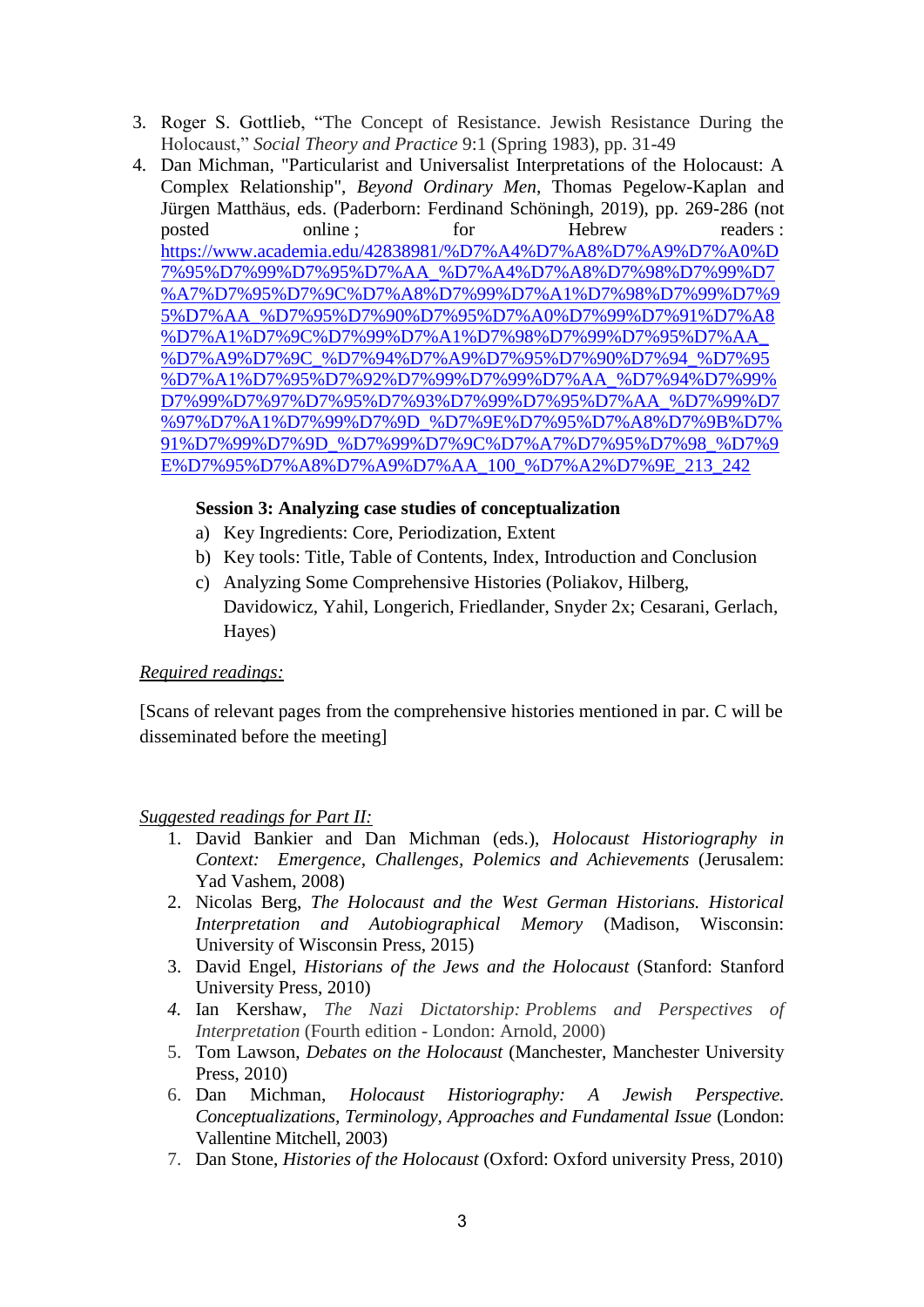*Part III (will also be divided into three sessions): Some Key Documents in the History of the Holocaust: The Original, the Copy, the Translation(s), the Interpretation(s), the Image – A Workshop*

- 1. Hitler's first political writing, September 16, 1919
- 2. *Mein Kampf*: Excerpts on the Jews, 1925
- 3. The Nuremberg Laws, September 15, 1935
- 4. The meeting in Goering's office After *Kristallnacht*, November 12, 1938
- 5. Heydrich's *Schnellbrief* to the commanders of the *Einsatzgruppen* after the invasion of Poland, September 21, 1939
- 6. Übelhör's order regarding a ghetto in Łódz, December 10, 1939
- 7. The Wannsee meeting Protocol, January 20, 1942
- 8. Himmler's Posen speech to senior SS commanders, October 3, 1943
- 9. The Vilna Ghetto Underground Manifesto, January 1, 1942
- 10. The Allies Declaration in the British Parliament on the Mass Murder of the Jews, December 17, 1942

### *Required readings:*

[Scans of the documents + questions regarding their contents will be disseminated before the meeting]

### *Suggested readings regarding the backgrounds of the documents:*

- 1. Christopher R. Browning (with contributions by Jürgen Matthäus), *The Origins of the Final Solution* (Lincoln and Jerusalem: University of Nebraska Press and Yad Vashem, 2004)
- 2. Saul Friedländer, *Nazi Germany and the Jews: The Years of Persecution, 1933-39* (London: Weidenfeld and Nicolson, 1997); *Nazi Germany and the Jews, 1939-1945: The Years of Extermination* (New York: HarperCollins, 2007)
- 3. Eberhard Jäckel, *Hitler in History* (Hanover and London: University Press of New England, 1984)
- 4. Ian Kershaw, *Hitler. 1889-1936: Hubris* (New York and London: W.W. Norton & Company, 1998); *Hitler. 1936-1945: Nemesis* (New York and London: W.W. Norton & Company, 2000)
- 5. Arieh J. Kochavi, *Prelude to Nuremberg. Allied War Crimes Policy and the Question of Punishment* (Chapel Hilla and London: The University of North Carolina Press, 1998)
- 6. Dan Michman, "Why Did Heydrich Write the *Schnellbrief*? A Remark on the Reason and on its Significance", *Yad Vashem Studies* 32 (2004), pp. 433-447
- 7. Leon Poliakov, *Harvest of Hate* (New York: Holocaust Library, 1974)
- 8. Dina Porat, *The Fall of a Sparrow. The Life and Times of Abba Kovner*  (Stanford: Stanford University Press, 2009)
- 9. Gerald Reitlinger, *The Final Solution* (London: Vallentine Mitchell, 1953)